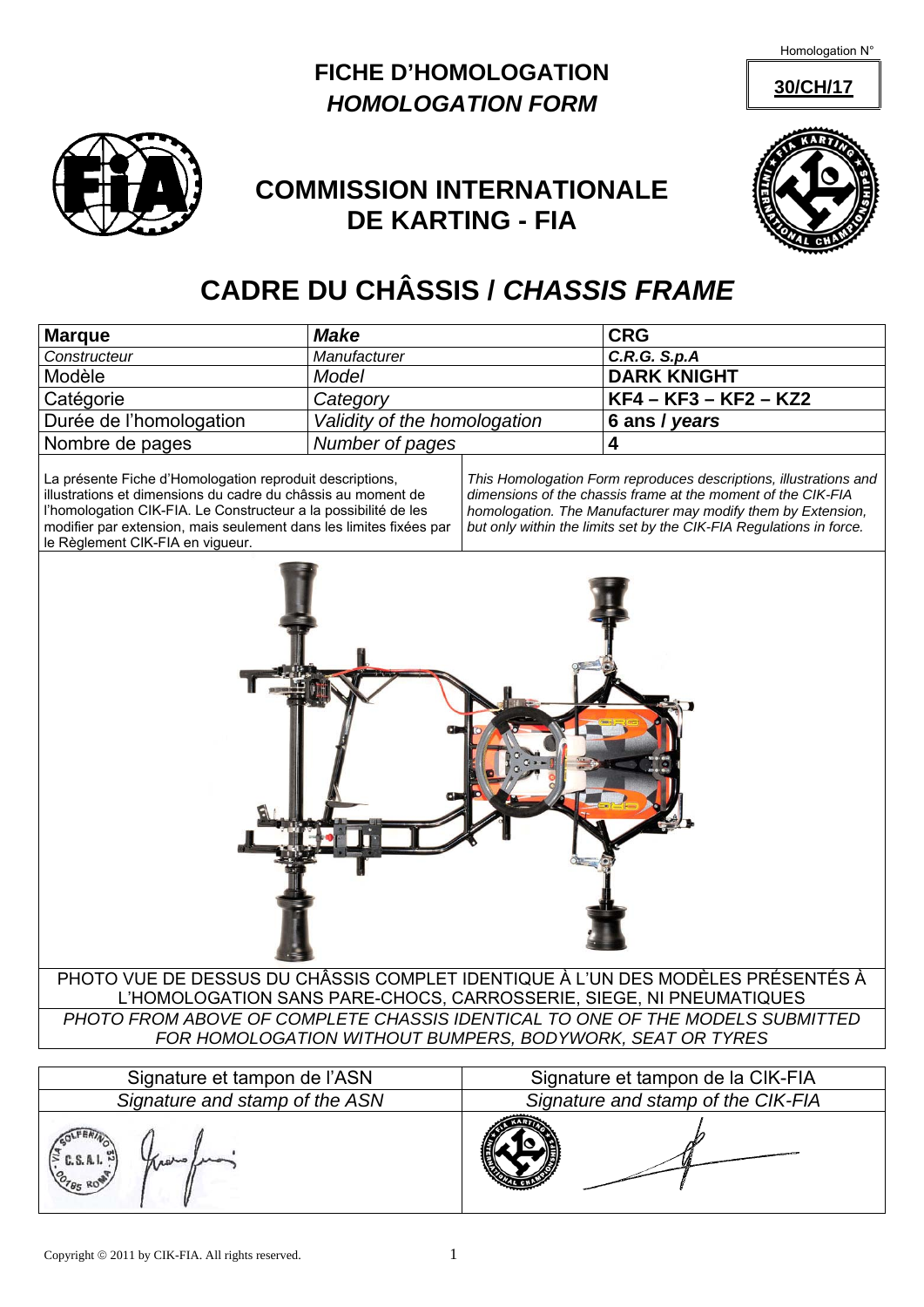Homologation N°

**30/CH/17**

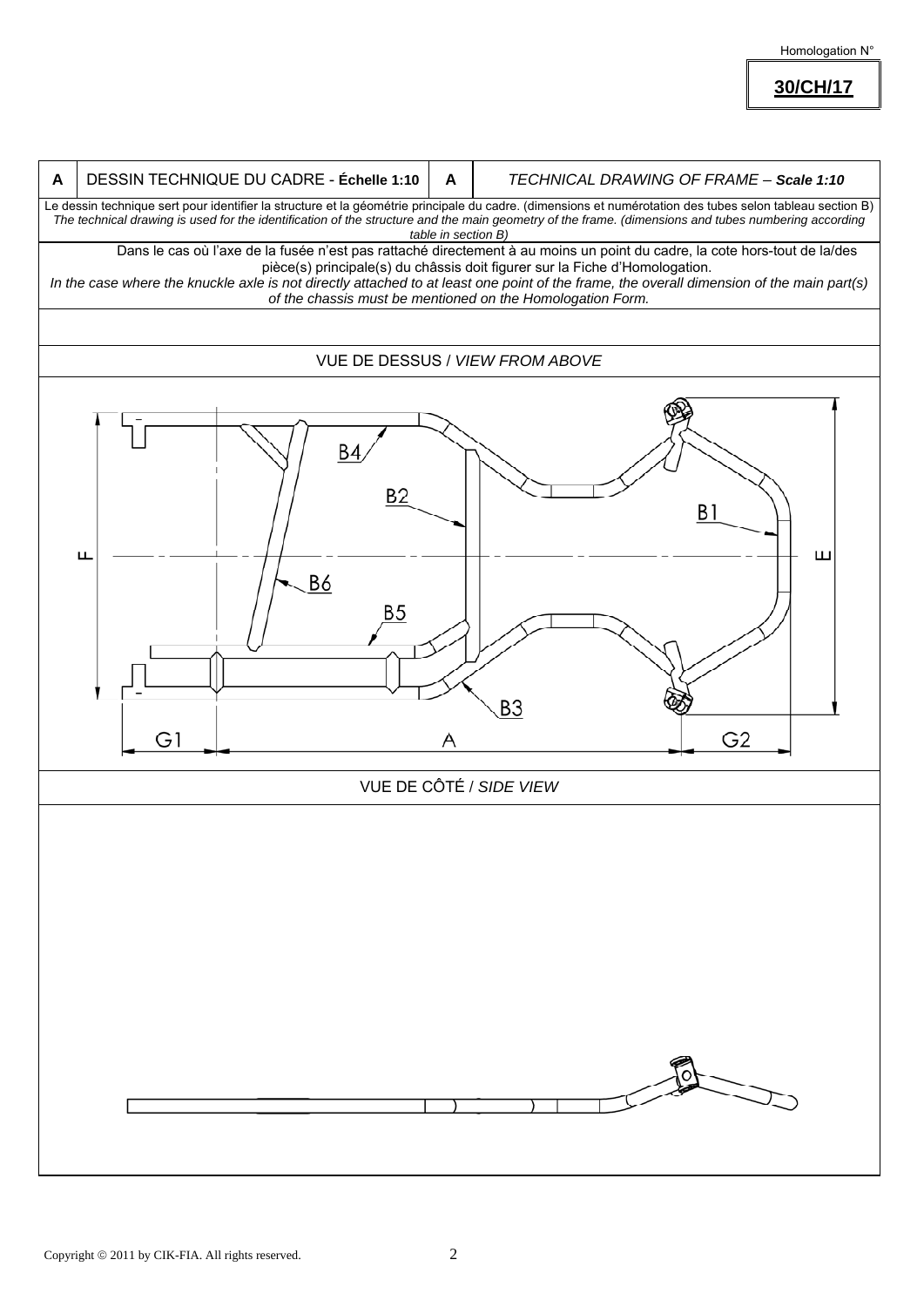**30/CH/17**

| B        | <b>COTES</b>                                                                                                                                                                                                                                                                                    |                                                                                                                                                                                      | B |                                                                         | <b>DIMENSIONS</b> |                                                                                                                                                              |                   |  |
|----------|-------------------------------------------------------------------------------------------------------------------------------------------------------------------------------------------------------------------------------------------------------------------------------------------------|--------------------------------------------------------------------------------------------------------------------------------------------------------------------------------------|---|-------------------------------------------------------------------------|-------------------|--------------------------------------------------------------------------------------------------------------------------------------------------------------|-------------------|--|
| 1. Cadre |                                                                                                                                                                                                                                                                                                 | 1. Frame                                                                                                                                                                             |   |                                                                         |                   | Données                                                                                                                                                      | Tolérances        |  |
|          |                                                                                                                                                                                                                                                                                                 |                                                                                                                                                                                      |   |                                                                         |                   | Data                                                                                                                                                         | <b>Tolerances</b> |  |
| $A=$     | <b>Empattement mesures fixes</b>                                                                                                                                                                                                                                                                | A= Wheel base fixed measurements                                                                                                                                                     |   |                                                                         | 1050              |                                                                                                                                                              | $+/- 10$ mm       |  |
| $B=$     | Tubes principaux de la structure,<br>diamètre minimum 21mm, d'une<br>longueur supérieure à 150mm, à<br>l'exception des tubes d'un<br>diamètre inférieur à 21mm et tous<br>les supports pour les accessoires.                                                                                    | B= Main tubes of the structure,<br>minimum diameter of 21mm,<br>length over 150mm, except tubes<br>with a diameter of less than<br>21mm and all the supports for the<br>accessories. |   | 1)30<br>2)32<br>3)30<br>4) 30<br>5) 30<br>6)32<br>7)<br>8)<br>9)<br>10) |                   | $+/- 0.5$ mm<br>$+/- 0.5$ mm<br>$+/- 0.5$ mm<br>$+/- 0.5$ mm<br>$+/- 0.5$ mm<br>$+/- 0.5$ mm<br>$+/- 0.5$ mm<br>$+/- 0.5$ mm<br>$+/- 0.5$ mm<br>$+/- 0.5$ mm |                   |  |
|          | $C =$ Nombre de courbes dans les tubes<br>de Ø supérieur à 21mm                                                                                                                                                                                                                                 | $C =$ Number of bends on the tubes<br>with a diameter greater than<br>$21mm$ .                                                                                                       |   |                                                                         |                   | 9                                                                                                                                                            |                   |  |
|          | $D =$ Nombre de tubes ayant un Ø<br>supérieur à 21mm                                                                                                                                                                                                                                            | $D =$ Number of tubes with a diameter<br>greater than 21mm                                                                                                                           |   |                                                                         | 6                 |                                                                                                                                                              |                   |  |
| $E =$    | Largeur avant extérieure                                                                                                                                                                                                                                                                        | $E =$ Outer front width                                                                                                                                                              |   |                                                                         |                   | 720                                                                                                                                                          | $+/- 10$ mm       |  |
| $F =$    | Largeur arrière extérieure                                                                                                                                                                                                                                                                      | $F =$ Outer rear width                                                                                                                                                               |   |                                                                         |                   | 649                                                                                                                                                          | $+/- 10$ mm       |  |
|          | G1 = Porte-à-faux arriére des tubes<br>principaux (obligatoire)                                                                                                                                                                                                                                 | G1 = Rear overhang for the main<br>tubes (mandatory)                                                                                                                                 |   |                                                                         |                   | 210                                                                                                                                                          | +/- 15mm          |  |
|          | G2 = Porte-à-faux avant du tube<br>principal                                                                                                                                                                                                                                                    | $G2$ = Front overhang for the main<br>tube                                                                                                                                           |   |                                                                         |                   | 255                                                                                                                                                          | $+/- 10$ mm       |  |
|          | Remarque / Remark: Dans les points B, C et D, seuls les tubes principaux d'une longueur supérieure à 150 mm sont à prendre en considération à<br>l'exclusion tous les supports pour accessoires. In points B, C and D, only the main tubes of a length of more than 150 mm are to be taken into |                                                                                                                                                                                      |   |                                                                         |                   |                                                                                                                                                              |                   |  |

*consideration, excluding all supports for accessories.*

| C | PHOTO DU MARQUAGE DU NUMERO<br>D'HOMOLOGATION                                                                                                                                  | C | PHOTO OF THE HOMOLOGATION NUMBER MARKING |  |
|---|--------------------------------------------------------------------------------------------------------------------------------------------------------------------------------|---|------------------------------------------|--|
|   | DA                                                                                                                                                                             |   | <b>RK KNIGHT</b>                         |  |
|   | Le marquage indiqué sur le tube transversal arriére doit rester clairement visible en permanence<br>The marking located on the rear strut must be clearly visible at all times |   |                                          |  |